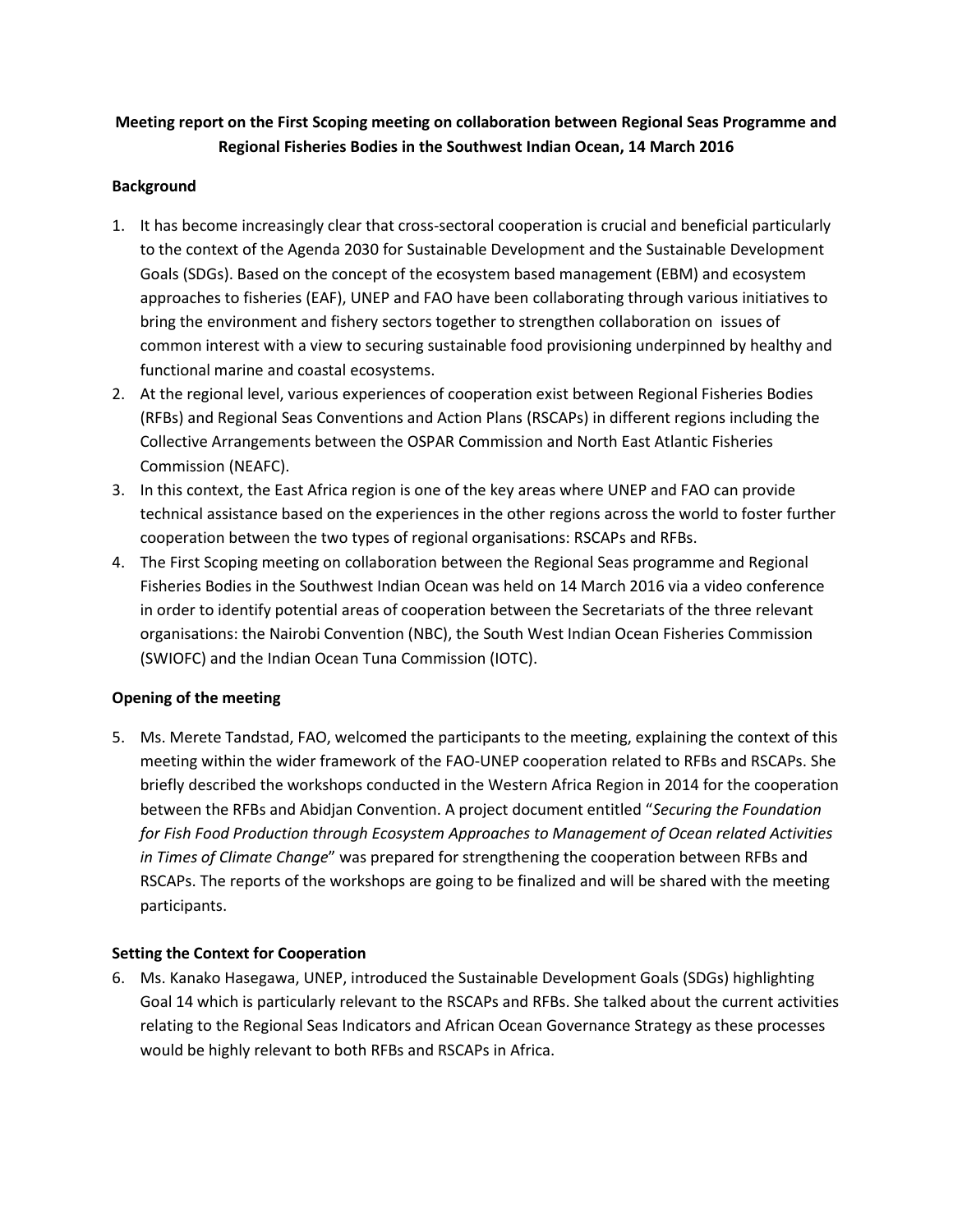- 7. Mr. Aubrey Harris, SWIOFC, questioned whether the African Ocean Governance Strategy would be developed together with the African Union (AU). Ms. Hasegawa responded that although at present AU has not been involved, it should be developed together with AU. In fact the AMCEN is under the AU, and the development of the strategy is based on the AMCEN's decision.
- 8. Ms. Gabriela Bianchi, FAO, described the work on the Aichi Target. FAO is currently working with the CBD Secretariat focusing on the Aichi Target 6. The report on the indicator for Target 6 will be finalized within the week and will be submitted to the CBD SABSTTA 20 to be held in April 2016. Recalling the 17<sup>th</sup> Global Meeting of the Regional Seas Conventions and Action Plans, she stressed that the Regional Seas Indicators relating to fisheries should be informed by this work on Target 6.
- 9. Mr. Takehiro Nakamura, UNEP, added that fisheries are considered to be a part of an ecosystembased management. It was possible to conduct the monitoring of different ocean-related goals and targets at the regional level though the RSCAPs and RFBs. Thus in the context of the SDGs, it would be important to engage the RSCAPs and RFBs.
- 10. Ms. Bianchi added that CBD has its own mechanism for national reporting. FAO also has a reporting mechanism at the national level and this mechanism could potentially be used or improved for reporting to other mechanisms.
- 11. Mr. Nakamura clarified that implementation of the SDGs should happen at the national level. However, he stressed that the role of monitoring at the regional level could be identified. It would also be possible to bring in the regional aspects at the UN Conference on SDG14 to be held in Fiji in June 2017.
- 12. Ms. Tandstad introduced the concept of Ecosystem Approach to Fisheries (EAF). She stressed that EAF harmonizes fisheries sectoral policies with the national sustainable development policy. This is a conceptual framework to turn the sectoral policy into a more cross-sectoral management.

#### **Presentation by Secretariats**

13. Mr. Harris explained that SWIOFC is a FAO Article IX body, which means that it is an advisory body. The geographical coverage is the EEZ of the participating countries, which includes small islands states. The Commission meets every two years while there are other mechanisms such as the scientific committee, working groups and steering committees. The Commission takes a rotating chairmanship among the countries. Currently it is chaired by Madagascar. The Bureau makes decisions for the Commission. The Secretariat is administered by FAO and based in Maputo. There are four staff members in the Secretariat: Mr. Harris, FAO programme assistant and two technical staff from Mozambique. The prioritised themes of SWIOFC are: (1) Review of the status of the marine resources and review of the implementation of EAF by the member states; (2) work on Tuna issues together with IOTC as requested by the member states; (3) Improving governance and productivity; (4) Increased collaboration; and (5) Improved fisheries data and statistics. The Commission celebrated its  $10^{th}$  anniversary. On this occasion, the rule of procedure was revised. The next Commission meeting will be held in October 2016.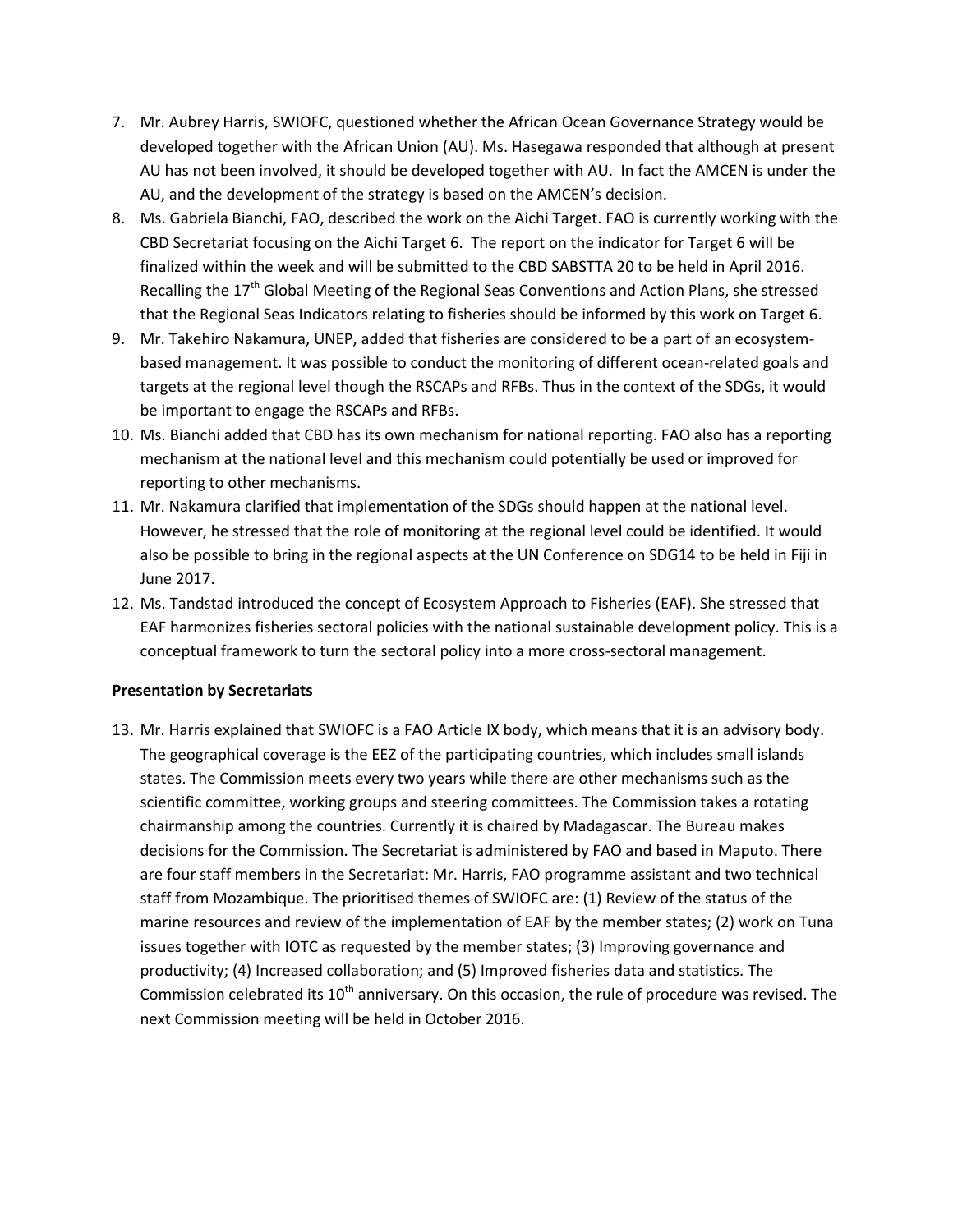- 14. Mr. Dixon Waruinge, NBC, presented the overview of the work done by the Nairobi Convention. The Nairobi Convention currently has 3 protocols and a new protocol on Integrated Coastal Zone Management (ICZM) is in preparation. The Conference of Parties (COP) meets every two years. The main areas of its work are: (1) environmental management; (2) environmental assessment and (3) legal instruments. The COP gives the directions and the last COP was held in June 2015. The key programmes are: EBM, Blue Economy and Environmental assessment. He highlighted that the Protocol concerning Protected Areas and Wild Fauna and Flora in the East African Region could handle sharks and rays, which could be a common interest between NBC, SWIOFC and IOTC. The African Ocean Governance Strategy could be another area of work where cooperation with the RFBs was crucial. In terms of partnership, NBO has partnerships with WIO, NGOs, UNDP, GPA amongst others. On the oil and gas industry-related issues, NBC is working with UNEP-WCMC. He pointed out that the science-policy platform could not take a sectoral approach. Cooperation between NBO, SWIOFC and IOTC on this area could be explored further.
- 15. Mr. David Wilson, IOTC, introduced the organisation. IOTC deals with 16 tuna and tuna-like species. It examines the ecosystem's impacts and issues of by-catch. Currently there is willingness towards EBM/EAF. In terms of partners, there is a strong network with NGOs. The Commission has a scientific committee, a compliance committee and the Standing Committee on Administration and Finance. There is a scientific committee on by-catch issues.
- 16. Mr. Nakamura inquired whether EBM/EAF could be difficult within the IOTC as it handles speciesbased management. Mr. Wilson responded that it was a big challenge and would require capacity development. It would also be a slow process. He further explained that IOTC has a number of consultancies which would look at the issues of sharks.
- 17. Ms. Tandstad requested the Coordinators of three secretariats to submit a written paragraph on the outlines of the three mechanisms.

#### **Current cooperation mechanisms**

18. Mr. Kuemlangan, FAO, provided an overview of the Memorandum of Understanding (MOU) between FAO and UNEP. For the implementation of the umbrella cooperation mechanism, a Strategic Partnership Plan (SPP) has been set. In SPP, four areas were identified: (1) Sustainable Food Systems; (2) ecosystem services and biodiversity in agriculture, forestry and fisheries; (3) data and statistics; and (4) international legal instruments, legislation and regulatory matters. These thematic areas could be used as guidance for cooperation. Cooperation on information and knowledge management related to international laws has been developed with Ecolex, and they along with IUCN, FAO and UNEP are working together. Ecolex contains all the related legal matters on the environment field. An international join study on the Nagoya Protocol had been conducted between FAO and UNEP.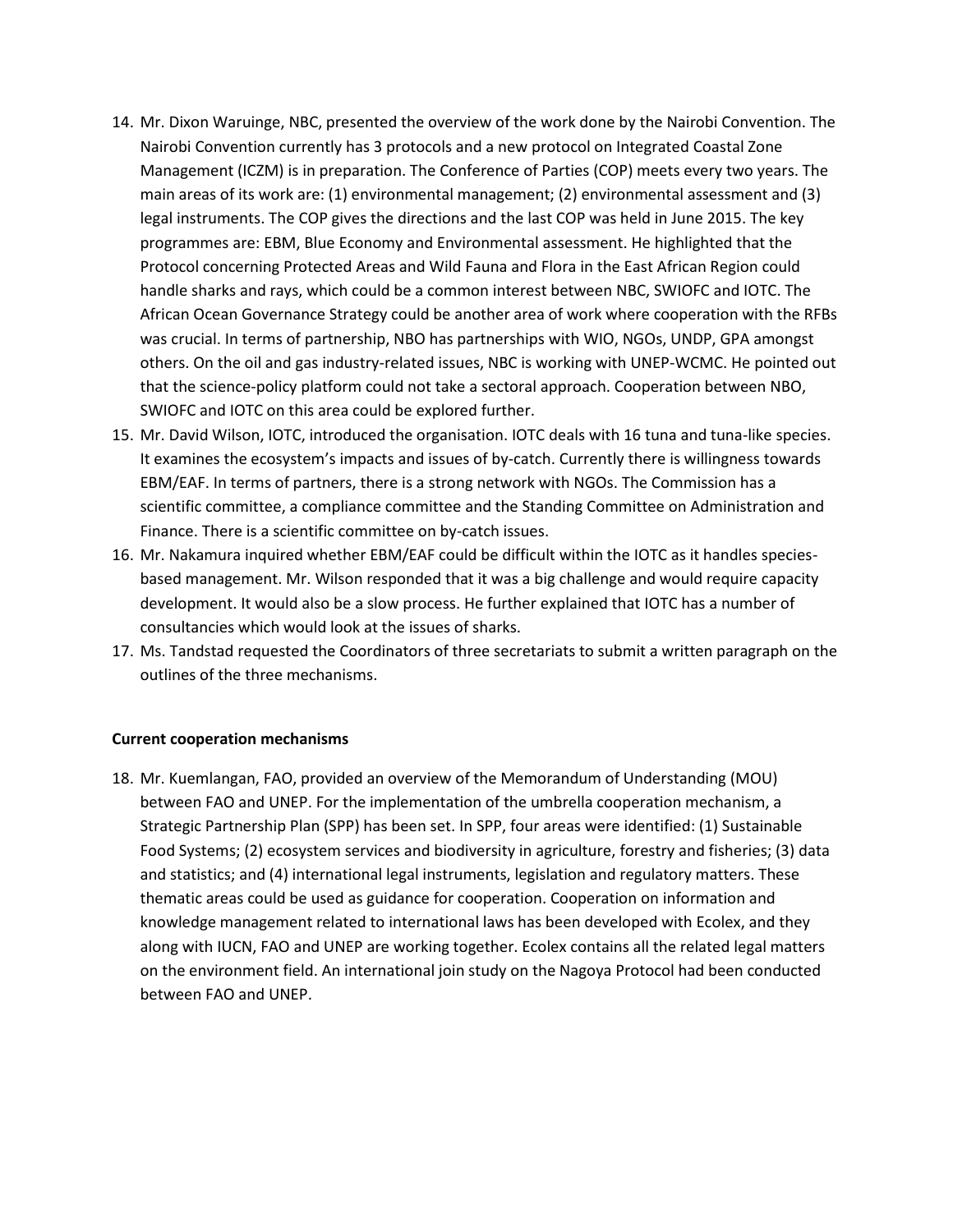- 19. Mr. Rubio, FAO, provided further explanation on Ecolex, which has been developed more than 20 years ago. Approximately 130,000 legal texts on food and agriculture issues are now registered in the database. However, the data are not appropriately used as the users had problems when they wanted to conduct further research such as on best practices. Indicators could be an interesting area of work to make the database more user-friendly. Ecolex has some RSCAPs related legal texts but COP decisions are not included.
- 20. Expressing appreciation to the explanations provided, Mr. Nakamura proposed that more details on marine and fisheries issues should be discussed and developed under the UNEP-FAO MOU. This cooperation between RSCAPs and RFBs could be considered within the framework of the FAO-UNEP MOU.
- 21. At the regional level, Mr. Harris, explained that there was an ongoing work to set up a MOU between NBC and SWIOFC. He asked whether it was possible to make a specific MOU between NBC and SWIOFC under the global MOU between UNEP and FAO. Responding to the answer, Mr. Nakamura gave examples of MOUs between OSPAR and NEAFC as well as the GFCM and Barcelona Convention.
- 22. Mr. Kuemlangan pointed out that among the four cooperation areas in SPP, the legal area could be an easy area to start cooperation in. Although there could be data sharing policies in different mechanisms, this could be an area to demonstrate cooperation. Three RSCAPs are participating in the inforMEA project, of which FAO is a partner organization.

## **Identification of areas of common interests, common goals for collaboration**

- 23. Mr. Waruinge pointed out three areas for possible cooperation in the future.
	- a. Issues related to sharks and rays: SWIOFC has a scientific committee, where NBC could get knowledge and experiences on the issues. This could allow an integrated approach;
	- b. Implementation of the Strategic Action Programmes: Important to have an agreement on how NBC, IOTC and SWIOFC could collaborate on their implementation; and
	- c. Scientific information sharing.
- 24. Mr. Harris, SWIOFC, further explained that NBC and SWIOFC invited each other to their COPs and Commission meetings. However to strengthen the cooperation, it would be necessary to have a MOU as the mechanisms are led by member states. He provided 5 areas of possible cooperation.
	- a. EAFs / EBM;
	- b. Coastal zone management, including the issues related to external factors impacting on fisheries such as pollutant, oil and gas extraction and exploration and coastal development;
	- c. Biodiversity, including loss of species, impact of by-catch, habitat destruction and poison fishing;
	- d. Input on the status of fish stocks to NBC, including SWIOFC's reporting on the status of fish stocks as well as scientific data and policy-related information; and
	- e. Formulation of projects and programmes, including their possible joint implementation.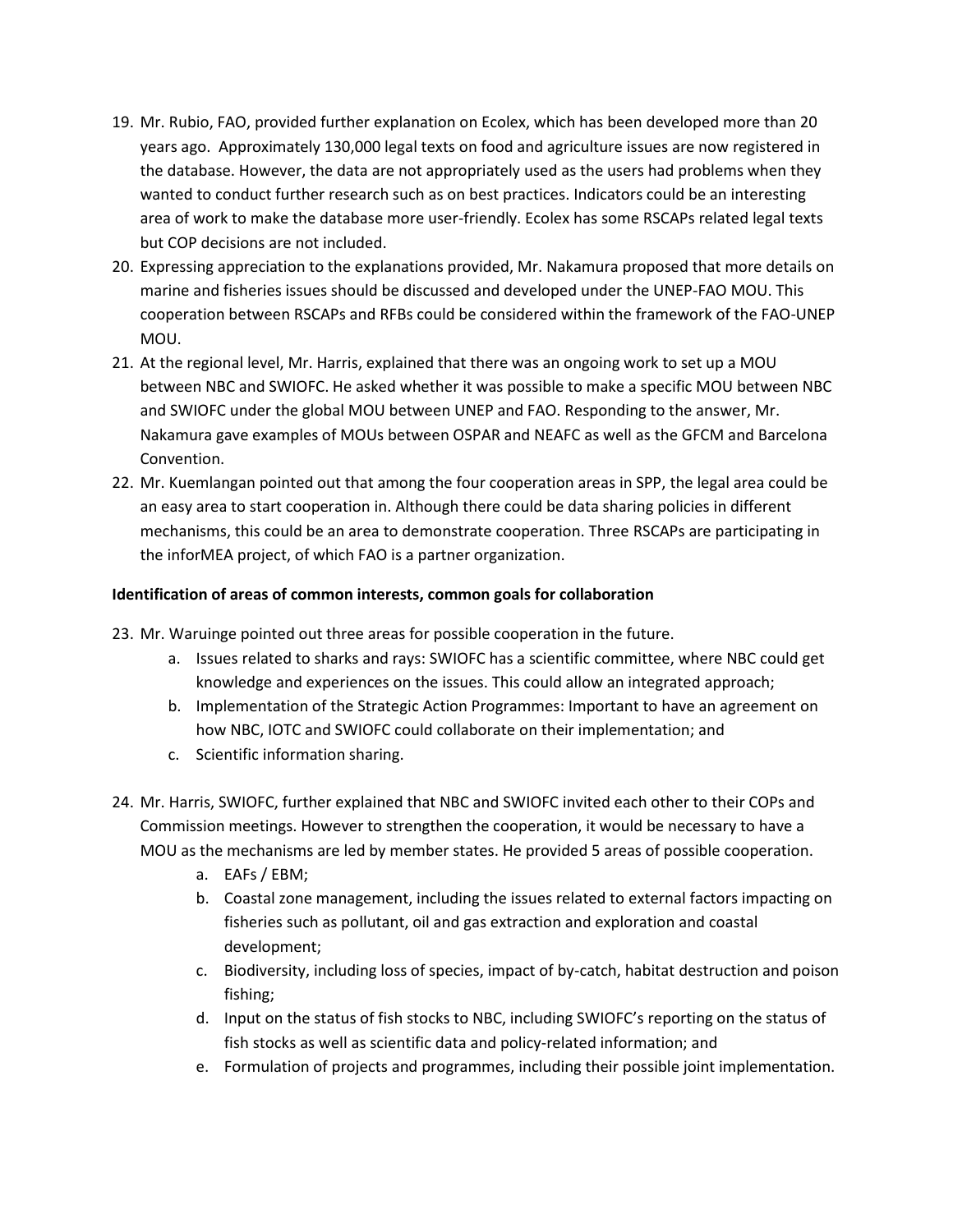- 25. Based on the discussion above, Mr. Wilson stated an IOTC scientific committee-level discussion could be most useful. Previously, for example, there was an attempt to make a MOU between CMS and IOTC but it was not accepted by the Commission. Considering these sensitivities, a discussion at the technical-level could be the beginning for collaboration.
- 26. Mr. Mannini, FAO, stated that the ongoing cooperation between MAP and GFCM could provide a good example and lessons for future collaboration. In this case, EAF is adopted by GFCM and areas and membership are overlapping with the Barcelona Convention. Key technical and scientific committees exist for socio-economic issues and scientific matters. The definition and awareness of shared stocks in the Mediterranean Sea among the member states could help it move forward.
- 27. Mr. Kuemlangan stated that an MOU could be formulated within the wider framework of the SPP for the four thematic areas. Mr. Nakamura agreed with the idea and stated that it was a matter of recognition that these ongoing dialogues and existing collaborations could be framed within the wider framework of UNEP-FAO cooperation. Existing cooperation in different regions including MAP-GFCM, OSPAR-NEAFC and ROPME-RECOFI could provide important lessons and models for collaboration in the East Africa region. Cross region mutual-learning would be important.
- 28. Ms. Tandstad presented the model framework for cooperation called "collaboration ladder" discussed in West and Central Africa. It was a conceptual model for the development of cooperation and started with information and knowledge sharing towards implementation of joint measures across sectors and levels. She highlighted the importance of recognizing different steps of the cooperation.

#### **Discussion on the approaches for the second workshop**

- 29. Referring to the concept paper and original proposal to organise the second workshop with the countries, Ms. Tandstad asked for opinions and comments from NBC, IOTC and SWIOFC.
- 30. Mr. Harris responded that it would be difficult to organise a meeting with the participation of the countries. He proposed that it would be better to first prepare an MOU between SWIOFC and NBC and present to the member states. The partnership between NBC and SWIOFC would first need to be agreed between Secretariats. By doing so, it would be easier and smoother for future processes to take place.
- 31. Ms. Tandstad noted that some discussion at the technical level could be easier to move forward such as on scientific issues and legal levels. She cited an example from GFCM and said decisions on EAF could be one way to move forward. Other themes such as food security issues and blue economy frameworks could be useful. With regards to food security, both UNEP and FAO placed this as a high priority especially after Rio +20.
- 32. Mr. Harris suggested bringing in the chair of commission and chair of scientific committee. At SWIOFC, the chair and vice-chair of the bureau could be the ones to be invited. Mr. Waruinge also commented that the bureau members could be invited. The expected output would be a draft MOU between SWIOFC and NBO, which could be brought to the COP. The difficulties for IOTC would be the fact that IOTC has membership outside of the region. It would be important to consider how SIOFA can be involved.
- 33. Mr. Waruinge stated that the presence of IOTC and SIOFA for the second workshop would be advantageous in the framework of EBM. A session could be given to discuss how IOTC-NBC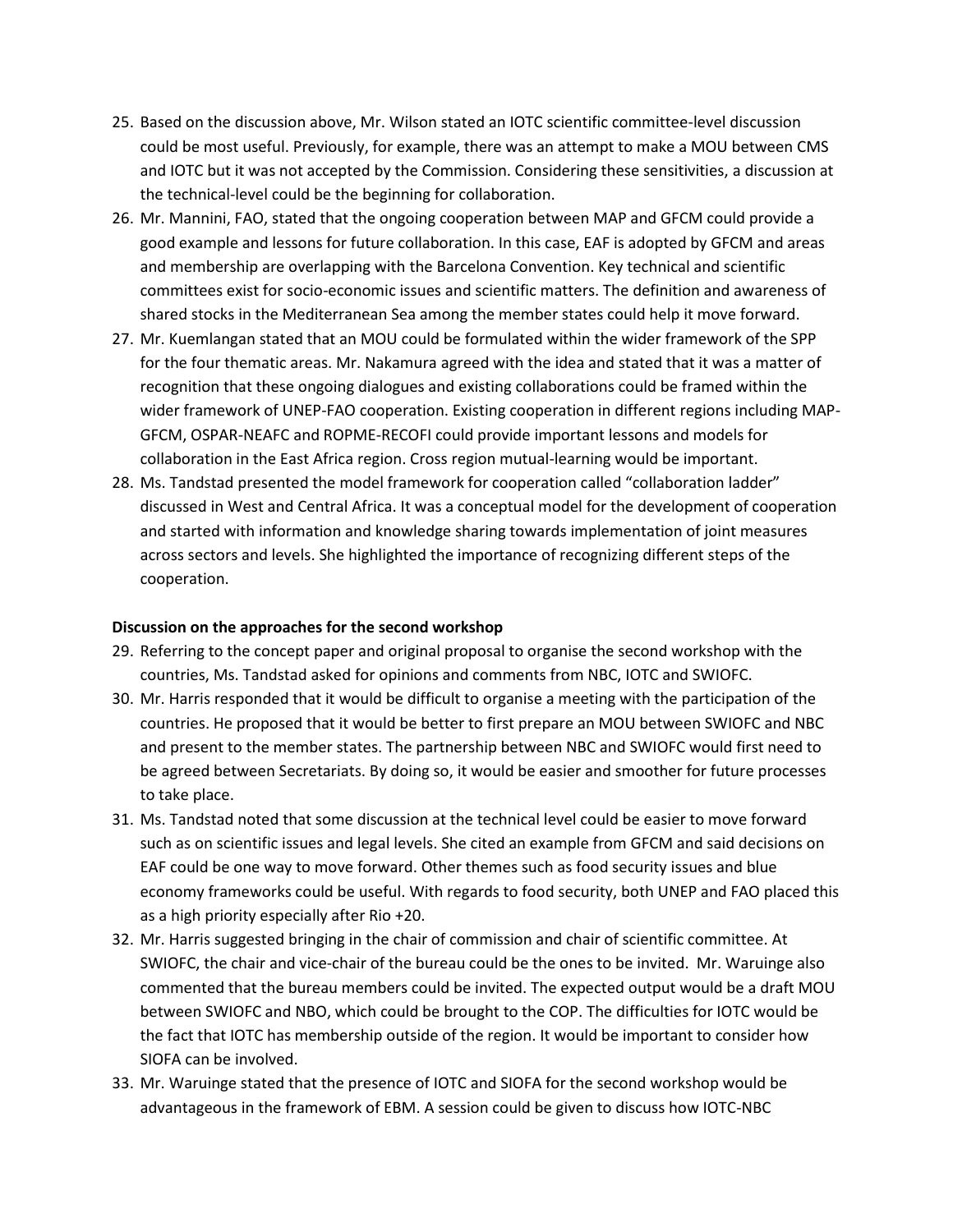cooperation could be realized. Thus at the second meeting, elements of MOU could be discussed, from which IOTC and SIOFA could learn the process.

- 34. Appreciating the proposals, Ms. Tandstad asked how the concept for such a meeting could be developed and asked for an opportunity for a back-to-back meeting with any other planned activities. It was concluded that the second meeting would be a stand-alone meeting as the organisation of a meeting back-to-back with any meeting organised by NBC, SWIOFC or IOTC is not possible. Ms. Hasegawa explained that the second meeting has a budget of USD 30,000, which needs to be spent by the end of June 2016.
- 35. Given the conditions, the participants agreed to prepare the second meeting (2-3 days) in the East Africa region. The expected number of participants is approximately twenty (20) people.
- 36. In order to move forward, Mr. Waruinge, Mr. Harris and Mr. Wilson will identify appropriate participants and consult with them on possible dates for the meeting. UNEP and FAO will identify the people who could support the development of the MOU between the two bodies. It was agreed that Ms. Hasegawa, UNEP, would revise the concept note for the second meeting based on the discussion during the meeting.
- 37. For the implementation of the overarching MOU between UNEP and FAO, it was agreed that Mr. Tandstad and Mr. Nakamura would compile ideas specifically for marine issues.

## **Conclusion of the meeting**

- 38. The meeting participants agreed that:
	- a. Ms. Hasegawa and Ms. Tandstad would finalize the meeting reports on the "Securing the Foundations for Fish Food Security in a Changing Ocean in West, Central and Southern Africa" held in 2015 and would circulate them for the participants of the present meeting by 31 March 2016;
	- b. Mr. Waruinge, Mr. Harris and Mr. Dave would identify appropriate participants to the second meeting and consult with each other on possible dates of the second meeting by 31 March 2016; Mr. Waruinge would take a lead in this consultation;
	- c. Ms. Hasegawa would revise the concept note for the second meeting and circulate it to the participants by 31 March 2016;
	- d. The second workshop needed to be held before June 2016 within the budget of USD 30,000. The expected outcome would be a fully developed MOU between NBC and SWIOFC and possible elements of their cooperation with IOTC and SWIOFC;
	- e. Mr. Waruinge, Mr. Harris and Mr. Dave would provide a written paragraph to FAO (Ms. Merete Tandstad) on the presentations they made by 31 March 2016; and that
	- f. Ms. Trasdad and Mr. Nakamura would compile and exchange ideas for cooperation between UNEP and FAO particularly on marine and coastal issues. Mr. Nakamura would send an initial idea to Ms. Tandstad by 31 March 2016 to start the dialogues between the two organisations and respective internal consultation to be completed by 31 May 2016.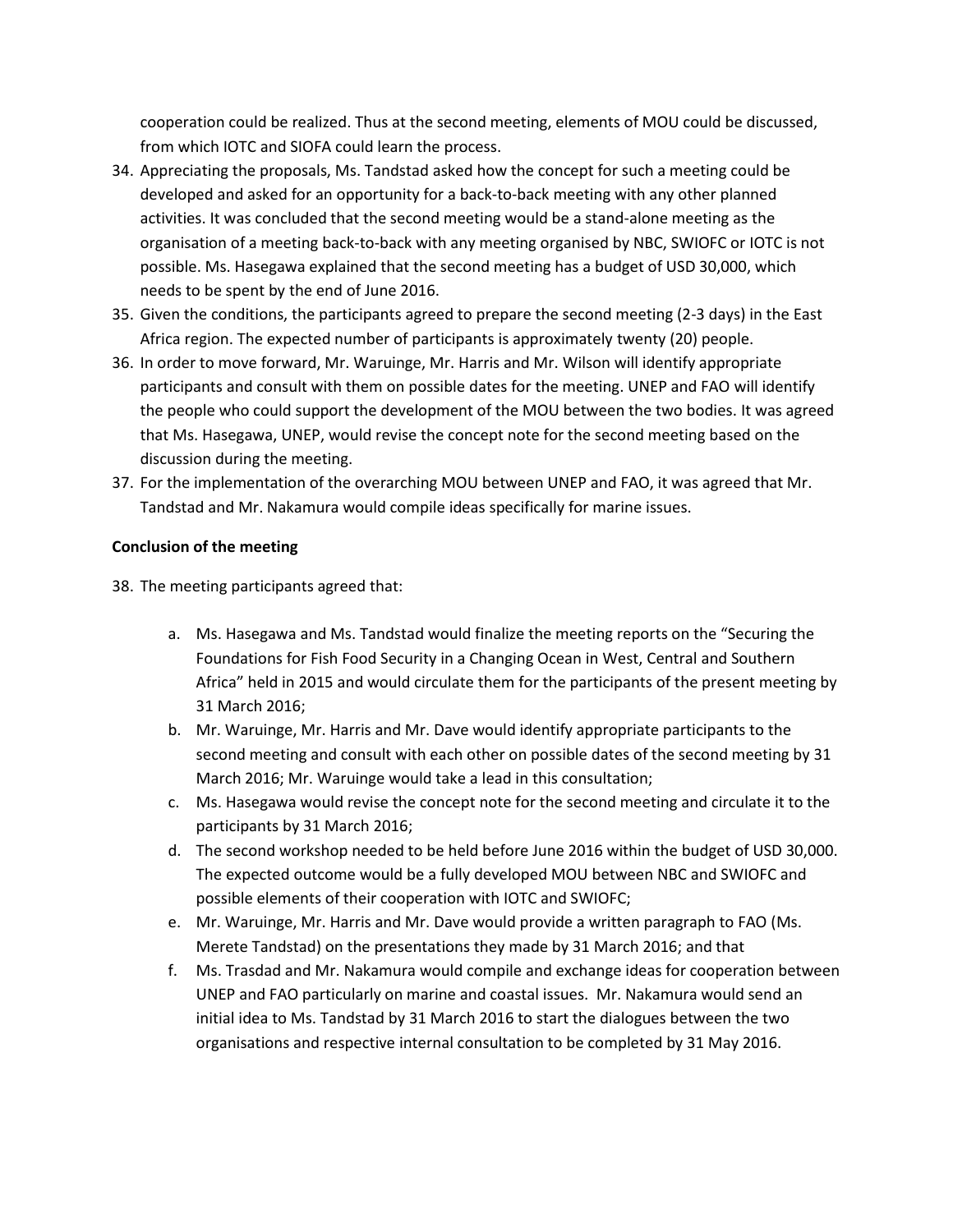# **Annex 1: Provisional Agenda**

| <b>Timing</b>                                  | <b>Activities</b>                             | Responsible        |
|------------------------------------------------|-----------------------------------------------|--------------------|
| 14 March 2016                                  |                                               |                    |
| 08:30-08:45                                    | Opening of the meeting                        | FAO / UNEP         |
|                                                | Objective of the meeting                      |                    |
| 08:45-09:15                                    | Setting context for cooperation               | FAO / UNEP         |
|                                                | SDGs, Aichi Target                            |                    |
|                                                | EBM, EAF                                      |                    |
|                                                | African Ocean Governance Strategy             |                    |
|                                                | (AIMS 2050, Agenda 2063)                      |                    |
| $9:15 - 10:15$<br>Presentation by Secretariats |                                               | Participants (NBC, |
|                                                | Institutional mechanisms, Strategies          | SWIOFC, IOTC and   |
|                                                | Priority themes<br>$\bullet$                  | TBC: SIOFA, IOC)   |
|                                                | Highlight of recent activities                |                    |
|                                                | Comments                                      |                    |
|                                                |                                               |                    |
|                                                |                                               |                    |
| 10:15-10:45<br>Current cooperation mechanisms  |                                               | Participants (NBC, |
|                                                |                                               | SWIOFC, IOTC, and  |
|                                                | Overview of current cooperation<br>mechanisms | TBC: SIOFA, IOC)   |
|                                                |                                               |                    |
|                                                |                                               | Participants       |
|                                                | Comments                                      |                    |
| 10:45-11:45                                    | Identification of areas of common interests,  | Participants       |
|                                                | common goals for collaboration                |                    |
|                                                |                                               |                    |
| 11:45-12:15                                    | Discussion on the approaches for the second   | Participants       |
| workshop                                       |                                               |                    |
|                                                |                                               |                    |
| 12:15-12:30                                    | Closure of the Meeting                        | FAO / UNEP         |
|                                                |                                               |                    |